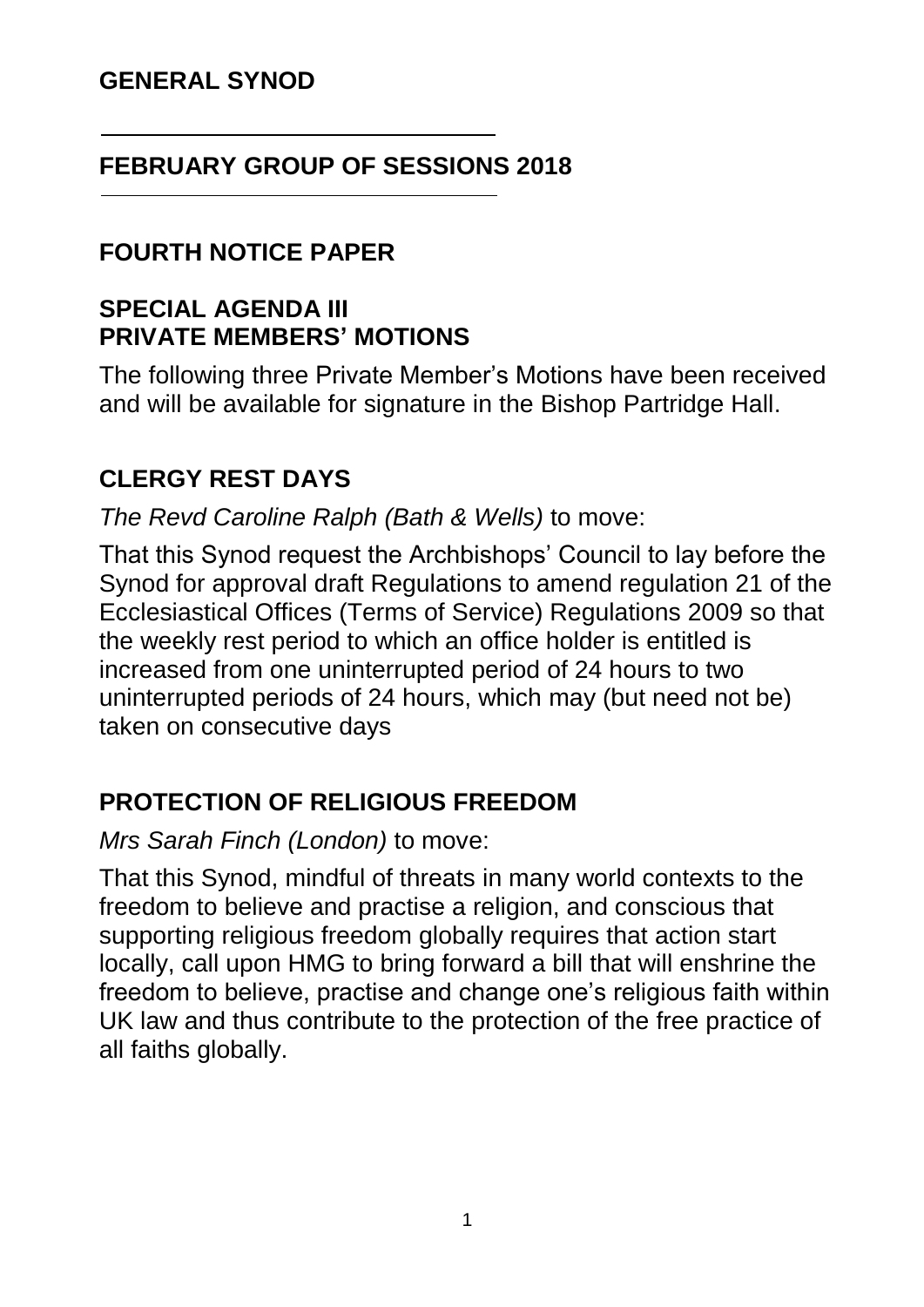# **BISHOP GEORGE BELL AND THE CARLILE REPORT**

*Mr David Lamming (St Edmundsbury and Ipswich)* to move: That this Synod,

- (a) express its appreciation to Lord Carlile of Berriew CBE QC for his thorough review of the way the Church of England dealt with a complaint of sexual abuse made by a woman known as 'Carol' against the late Bishop George Bell;
- (b) acknowledge and accept unreservedly the serious criticisms of the investigation carried out by the Core Group charged with investigating the complaint, as set out by Lord Carlile in his conclusions at paragraph 254 of his report, dated 15 December 2017 [GS Misc 1173];
- (c) note that the effect of those conclusions can only be that the process was so fundamentally flawed that any finding, explicit or implicit, that Bishop Bell committed the alleged acts of sexual abuse, cannot stand or be sustained, regardless of the fact that determining the guilt or innocence of Bishop Bell was excluded from Lord Carlile's terms of reference;
- (d) accordingly, acknowledge that Bishop Bell's reputation as one of the great bishops of the Church of England is restored untarnished;
- (e) regret the distress caused both to Bishop Bell's surviving relative and to 'Carol' by the Core Group's inadequate investigation;
- (f) regret that the statement made by the Church of England on 22 October 2015, announcing the settlement of a civil claim by Carol against the current Bishop of Chichester was, as is now revealed to be the case by Lord Carlile, both inaccurate (in stating that the settlement followed a "thorough" pre-litigation process) and disingenuous (in stating that none of the expert independent reports commissioned "found any reason to doubt the veracity of [Carol's] claim");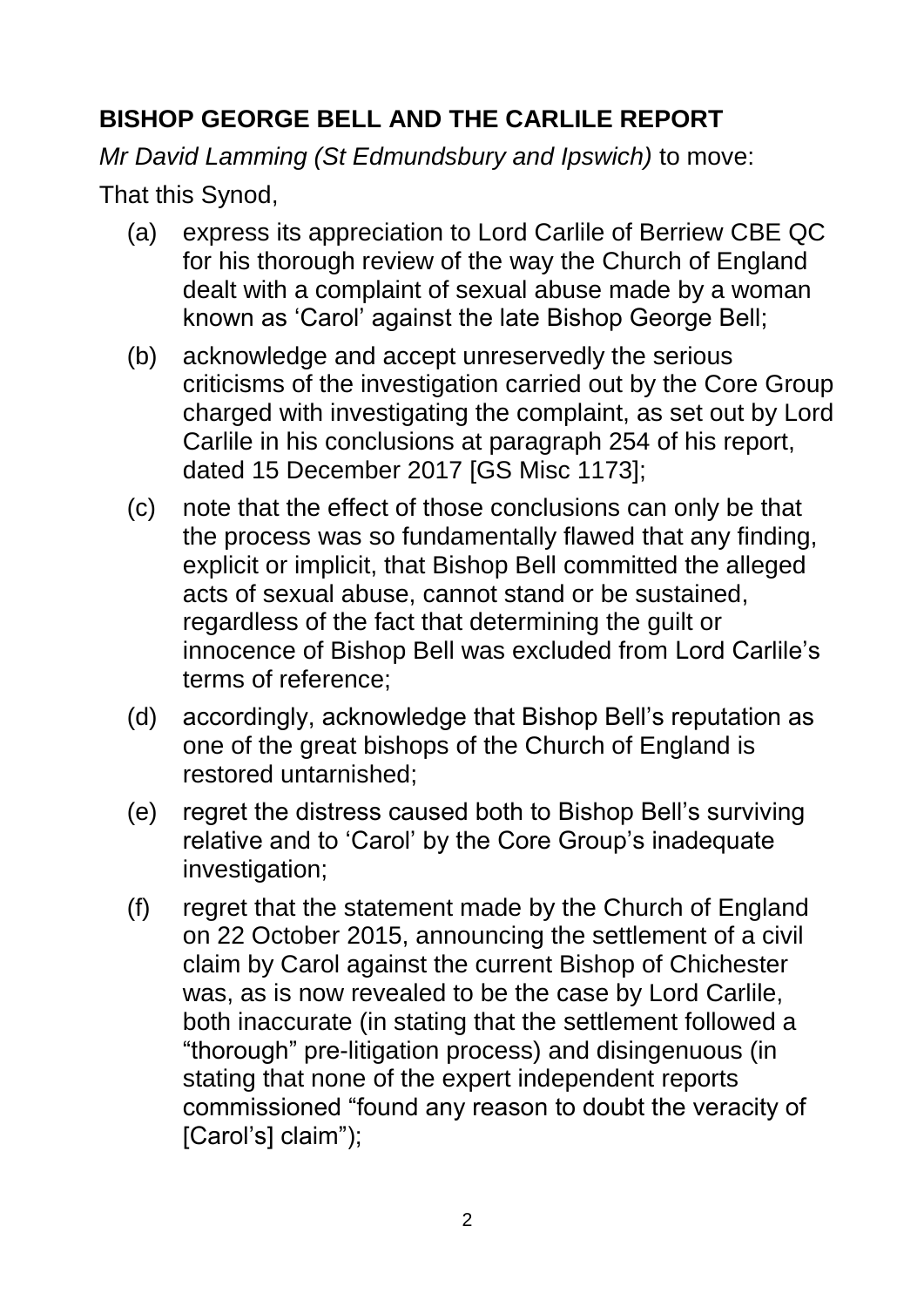- (g) regret that the Archbishop of Canterbury, in his public statement on 15 December 2017 following the publication of the Carlile report,
	- (i) failed to acknowledge expressly that the process was so fundamentally flawed;
	- (ii) failed to accept Lord Carlile's recommendation that where, as in the case of Bishop Bell, a settlement is made without admission of liability, it should generally be with a confidentiality provision, and
	- (iii) stated that "a significant cloud" was left over Bishop Bell's name, when the only basis for such statement was a single uncorroborated allegation, first made over 40 years after the alleged events, when Professor Anthony Maden (the expert instructed by the Core Group) had said that "memory is not reliable over such long periods of time" and that "after so many years there is no way of determining without reference to corroborating information whether or not recall is accurate";
- (h) accordingly, call upon the Archbishop to retract that particular statement; and
- (i) call upon those institutions that responded to the Church's statement of 22 October 2015 by writing Bishop Bell out of their history, to reinstate Bell's name and restore him to their historical narrative.

# **ERRATUM**

## **First Report of the Revision Committee for the Draft Church Representation, Ecumenical Relations and Ministers Measure and Amending Canon No. 38 (GS 2046Y/2047Y)**

In paragraph 8, the incomplete references should be, respectively, to GS 2046A and GS 2047A.